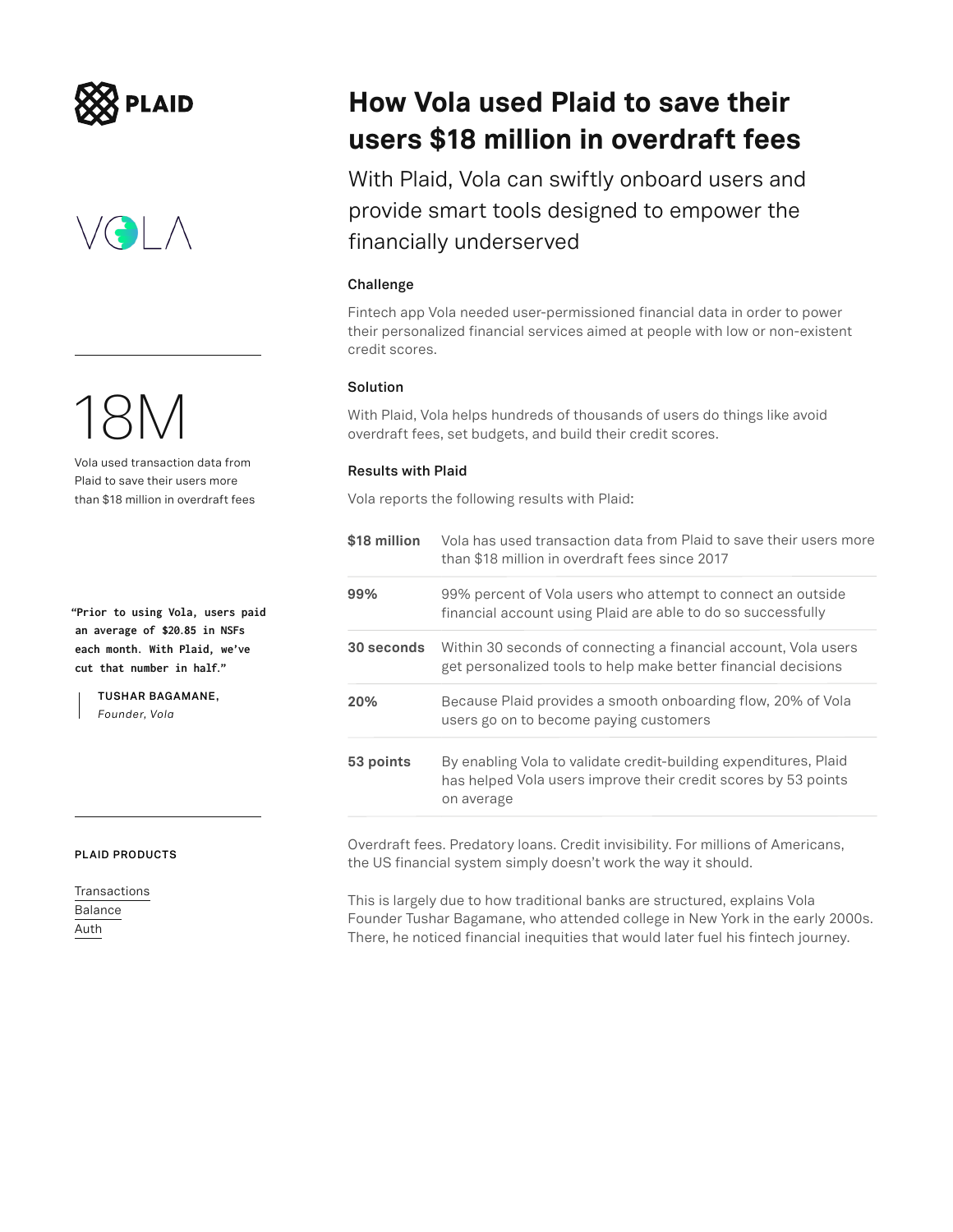*"Most banks have high costs for customer acquisition, onboarding, and operating—meaning it's not viable for them to serve a certain sector of the population," says Bagamane. "We're able to do so because we're more agile, we have no physical locations, and our fixed costs are low."*

Founded in 2017, New York-based Vola offers financial services to the financially underserved. By analyzing users' financial data, the company is able to offer smart tools to help users do things like avoid overdraft fees, set budgets, and build their credit scores.

Providing these services hinges on Vola's ability to access user-permissioned financial data. When their ACH payment processor recommended Plaid for this capability, Vola evaluated the options and ultimately chose Plaid.

### **Saving millions in overdraft fees**

After signing up with Vola, users are prompted to connect a financial account. With Plaid, this step is easy: users simply select their financial institution from a list and enter the associated username and password. Plaid now connects to more than 11,000 financial institutions around the world—often in a matter of seconds.

99% of Vola users are able to complete this step successfully—and quickly. In fact, within 30 seconds of connecting a financial account, Vola users get personalized insight on their spending habits, plus a handful of other powerful financial tools.

Smart alerts, for example, notify users when their spending is likely to result in an overdraft fee. Plaid powers this service by enabling Vola users to share their balance and transaction data. By seeing a user's transaction history over the past six months—including spending and income—Vola can predict when a user's account will run out of money based on its current balance.

When a user is trending toward an overdraft, Vola offers an interest-free cash advance up to \$300 via ACH payment or Vola Card. With the help of Plaid, Vola has saved their users more than \$18 million in overdraft fees and counting.

*"Prior to using Vola, our users paid an average of \$20.85 in NSFs each month," notes Bagamane. "With Plaid, we've cut that number in half."* 

Smart alerts require a Vola subscription, which averages less than \$10 a month (a person's Vola score determines their subscription cost). Nearly 20% of Vola users end up becoming paying customers—a favorable conversation rate Bagamane credits to a smooth onboarding flow.

*"Our biggest dropoff is when we ask users to connect their bank accounts," says Bagamane. "Plaid's fast connectivity and wide institutional coverage really boosts our conversion rate."*

# 99%

99% percent of Vola users who attempt to connect their outside financial account using Plaid are able to do so successfully

**"Plaid's fast connections and wide institutional coverage really boosts our conversion rate."**

> **TUSHAR BAGAMANE,**  *Founder, Vola*